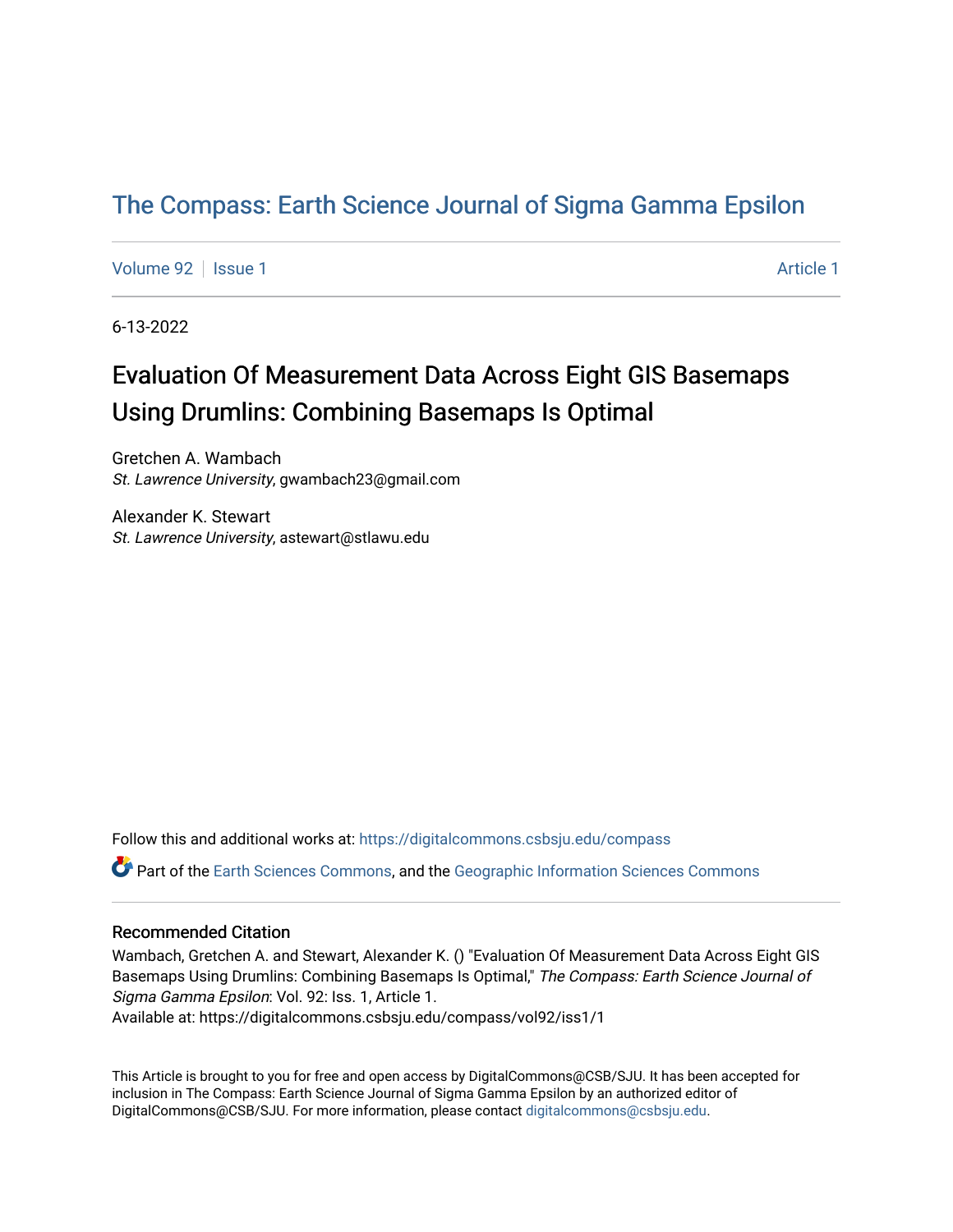# **EVALUATION OF MEASUREMENT DATA ACROSS EIGHT GIS BASEMAPS USING DRUMLINS: COMBINING BASEMAPS IS OPTIMAL**

### **Gretchen A. Wambach, Alexander K. Stewart**

Department of Geology St. Lawrence University 23 Romoda Dr. Canton, NY 13617 USA [gwambach23@gmail.com](mailto:gwambach23@gmail.com) [astewart@stlawu.edu](mailto:astewart@stlawu.edu)

# **ABSTRACT**

Choosing the best basemap for landform data collection and analysis is fundamental for accurate measurements and usability. Different types of basemaps may affect how we perceive relief through a map (Phillips et al., 1975); thereby, affecting the precision of data collected. This project collected length and azimuth data of 60 drumlins in Western, NY from four different, ArcGIS online (AGOL) provided basemaps, as well as two parallel-to-strike and two perpendicular-to-strike hillshades (n=4). Testing the mean length (1,662m,  $\pm$ 529) and azimuth (171°,  $\pm$ 0.3) data for uniformity across basemaps determined if any basemap is more or less reliable for data collection. The Terrain map and 351° hillshade showed the lowest statistic values (t(59) = 1.84, p = .007,  $R^2 = 0.4116$ ). This was due to a poor direction of shading that caused visual loss of the drumlin tails. The least number of difference occurred between the USGS Topographic map and the USA Topographic map (t(59)  $= -0.01$ ,  $p = .992$ ,  $R^2 = 0.9412$ ), maps married in creation. The more traditional USGS/USA Topographic map is better for measurements of length and orientation due to the more established outline of landforms and less visual variability. Combining hillshade and topographic maps, however, can create an optimal representation of landforms for remote data collection. Choosing, or better yet, creating the correct basemap for an intended result can ensure readability and useability. It is essential that the creation of useful basemaps can keep up with the data being collected from advancing remote-sensing technologies.

### **KEY WORDS:** GIS, Basemaps, Topographic Maps, Drumlins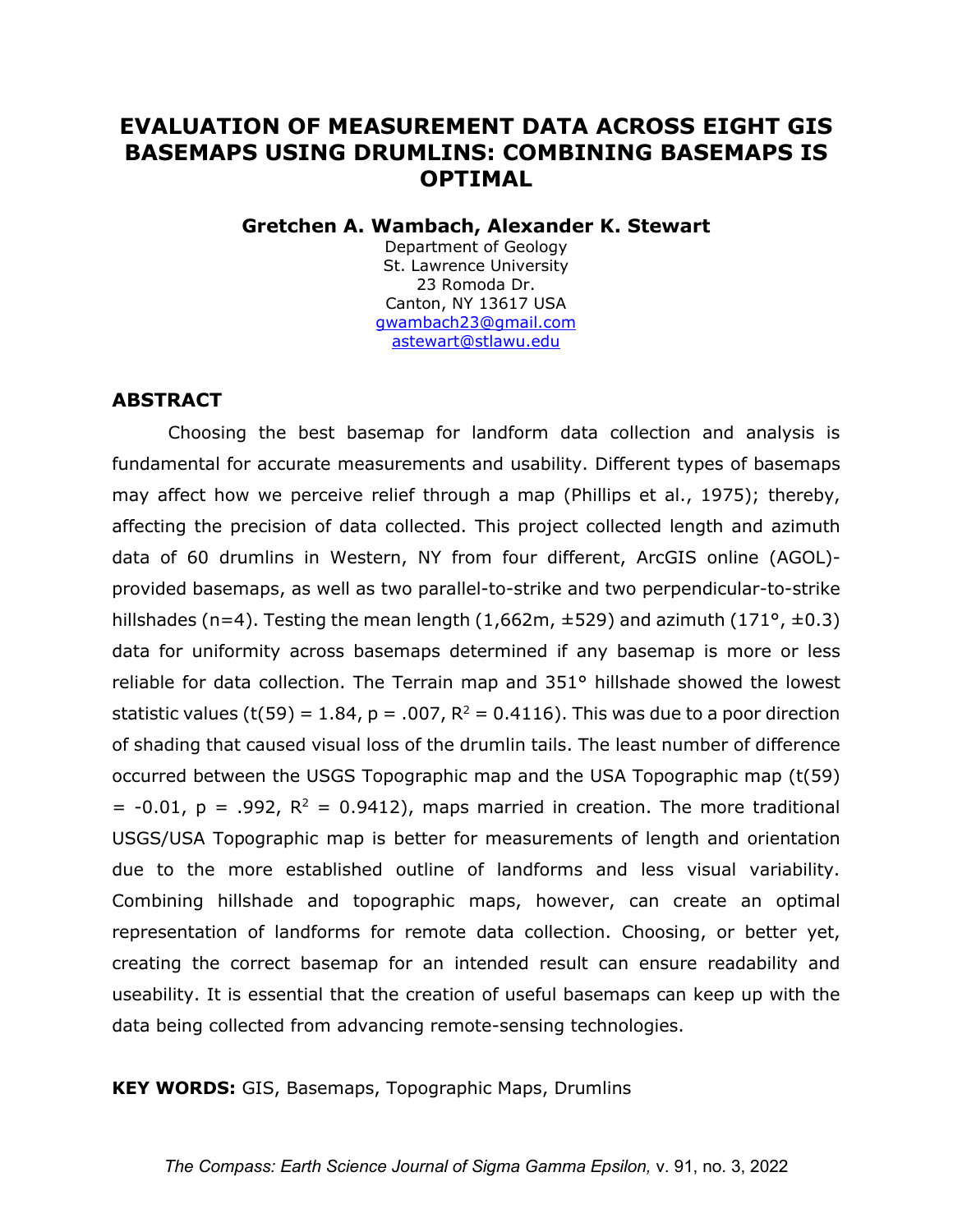### **INTRODUCTION**

Traditional paper maps are being replaced by digital renderings representing every part of this globe and other terrestrial bodies (e.g., Mars). Geographic Information Systems (GIS) has provided the ability to layer and manipulate these maps, and even extract a wide variety of data including lengths and azimuths. GIS is used in many different fields, from geology to resource management to public health, and with the variety of uses comes a variety of basemaps and layers. This leads to the question of which basemaps are best for which purposes.

Students now report that they prefer visualizing specific areas on a map through mobile, map-based applications rather than a paper map (Sari et al., 2020). Digital maps are available for all types of users, workers, companies, and organizations and they are more accessible than paper maps because they include features to zoom in and out, move to new locations on the map, and sometimes access different basemaps. When improving the readability of a map, several factors can be considered: color scheme, speed of operation, number of features, and, possibly, interactive features (Sari et al., 2020). The ultimate purpose of the map must be considered as well; there are differences between a map meant for visualization and a map meant for accuracy/solution-based tasks (i.e., collecting data) (Herman et al., 2018).

Herman et al. (2018, p.20) examined the use of interactive versus static, virtual 3D maps. Several conclusions were made including that, "...various tasks in 3D maps were solved more accurately in the presence of interactivity...However, tasks were solved faster with static visualizations." The different types of map had different effects on readability, both positive and negative. It is possible, therefore, that a combination of the two map types could create the optimal user experience. This same concept, the need for a combination of maps, could be applied to the use of hillshade and topographic maps. Combining the hillshade for visualization with the topographic for accuracy, we have the abilities to make maps optimal for both visual understanding and accurate data collection.

Using ArcGIS Online (AGOL), this research focused on collecting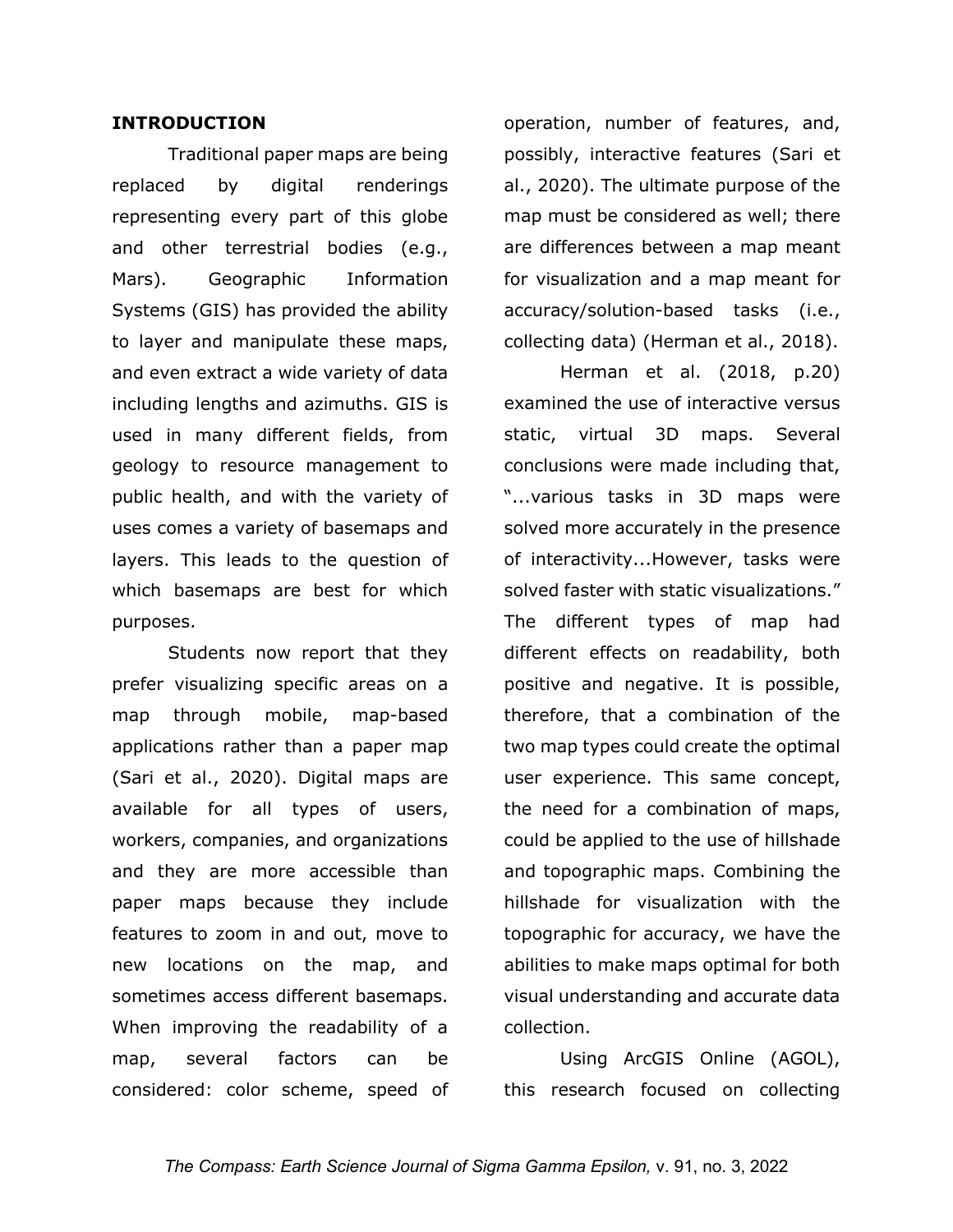length and azimuth data of 60 drumlins across multiple GIS basemaps to determine if any basemap is more, or less, reliable for data collection and analysis. In Western New York, just south of Lake Ontario (Fig. 1), there are three areas of glacial drumlins (Miller, 1972). The section located southeast of Rochester, part of the central belt (Miller, 1972), was used for this project.

Four different, AGOL-provided basemaps were evaluated: a) USA Topographic, b) default hillshade, c) Terrain, and d) USGS National Topographic. In addition, we generated two parallel-to-strike hillshades and two perpendicular-to-strike hillshades (n=4) to evaluate shading effect on data collection.

Landforms, such as drumlins, can be viewed and analyzed remotely through a variety of GIS basemaps, but different types of basemaps may have a large effect on how we perceive relief (Phillips et al., 1975); thereby, affecting the precision of data collected. Choosing a basemap best for data collection and analysis is fundamental for studying landforms remotely, and the ability to improve upon these basemaps can provide

better options for future remote data collection.

# **BACKGROUND**

Topographic maps were used as the baseline map for choosing prototypical drumlins because the maps were generated from original paper maps. The topographic maps on AGOL are recreated from the United States Geological Survey (USGS) topographic maps produced from 1884-2006 (USTMUG, 2018).

USGS has been creating topographic maps since 1884 (Usery et al., 2009). The maps progressed from field measurements and contour sketches to pen-and-ink drawings, and then continued to grow through photogrammetry and orthophoto concepts (Usery et al., 2009), all the while developing larger scales for more detail. Electronic measurement technology was also embraced to improve the accuracy of the maps (Usery et al., 2009). In 1970, USGS began its digital journey by digitizing the paper topographic maps, and through a node data model, created digital line graphs; simultaneously, their photogrammetric technology was being used to developing digital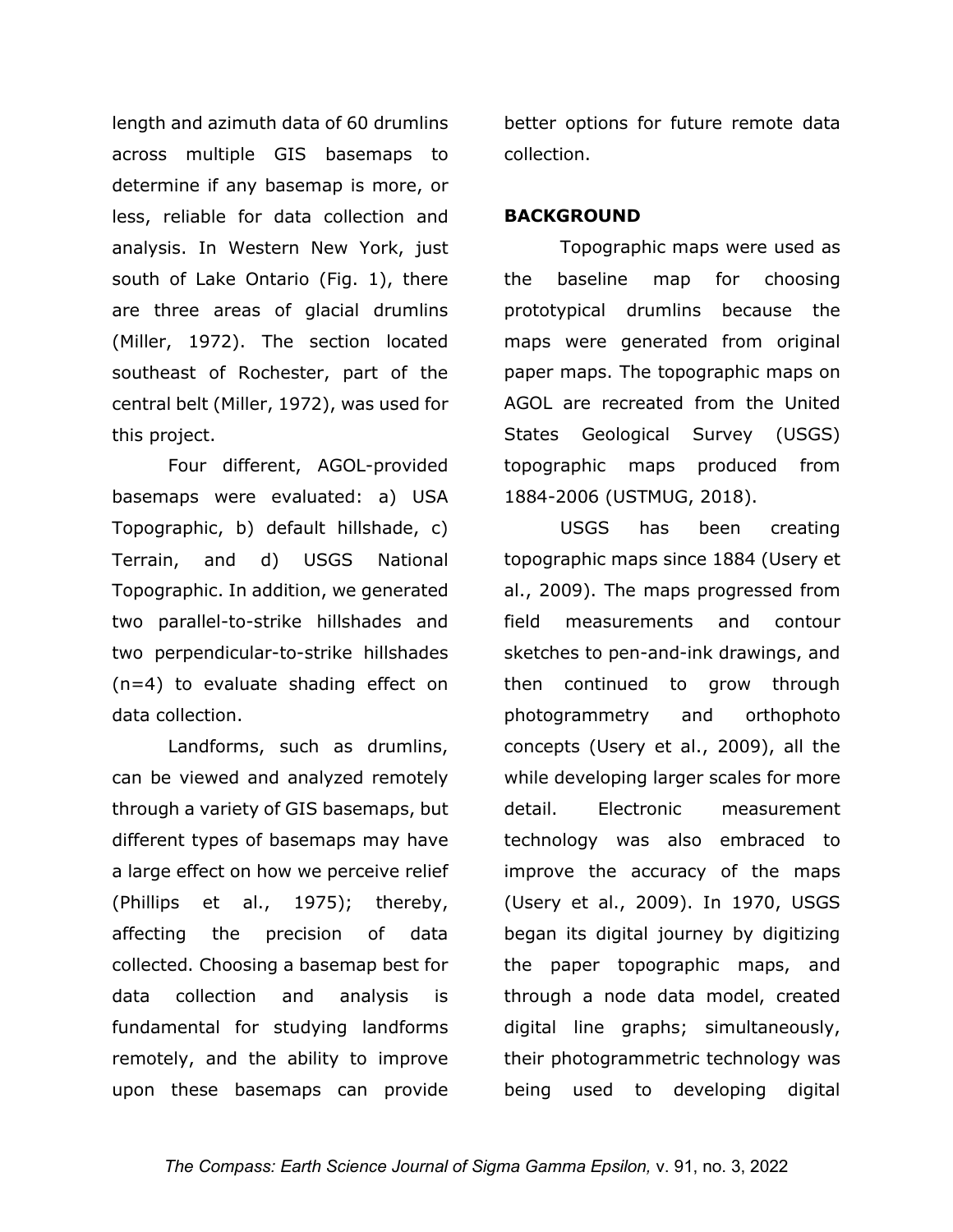elevation models (DEMs) (Usery et al., 2009). These digital topographic maps are updated every few years (Usery et al., 2009, Part 2). Coupled with computer coding, the map projections created by USGS are the basis of GIS programs, which debuted in the 1980s (Usery et al., 2009).

Today, there are two collections of USGS Topographic maps available for GIS databases: "US Topo" and "Historical Topographic Map Collection

(HTMC)" (USTMUG, 2018). The US Topo maps are 7.5-minute quadrangle maps with a 1:24,000 scale and were derived from GIS data in 2009. These maps are widely published as digital documents. The USGS National topographic map used through AGOL comes from USGS and data gathered from The National Map (TNM). The USA Topographic map used through AGOL comes from USGS and data from the National Geographic Society.



**Figure 1.** Greater New York State region. Red square indicates the area of drumlins in Western New York (modified from ArcGIS Online); see Figure 2 for detail.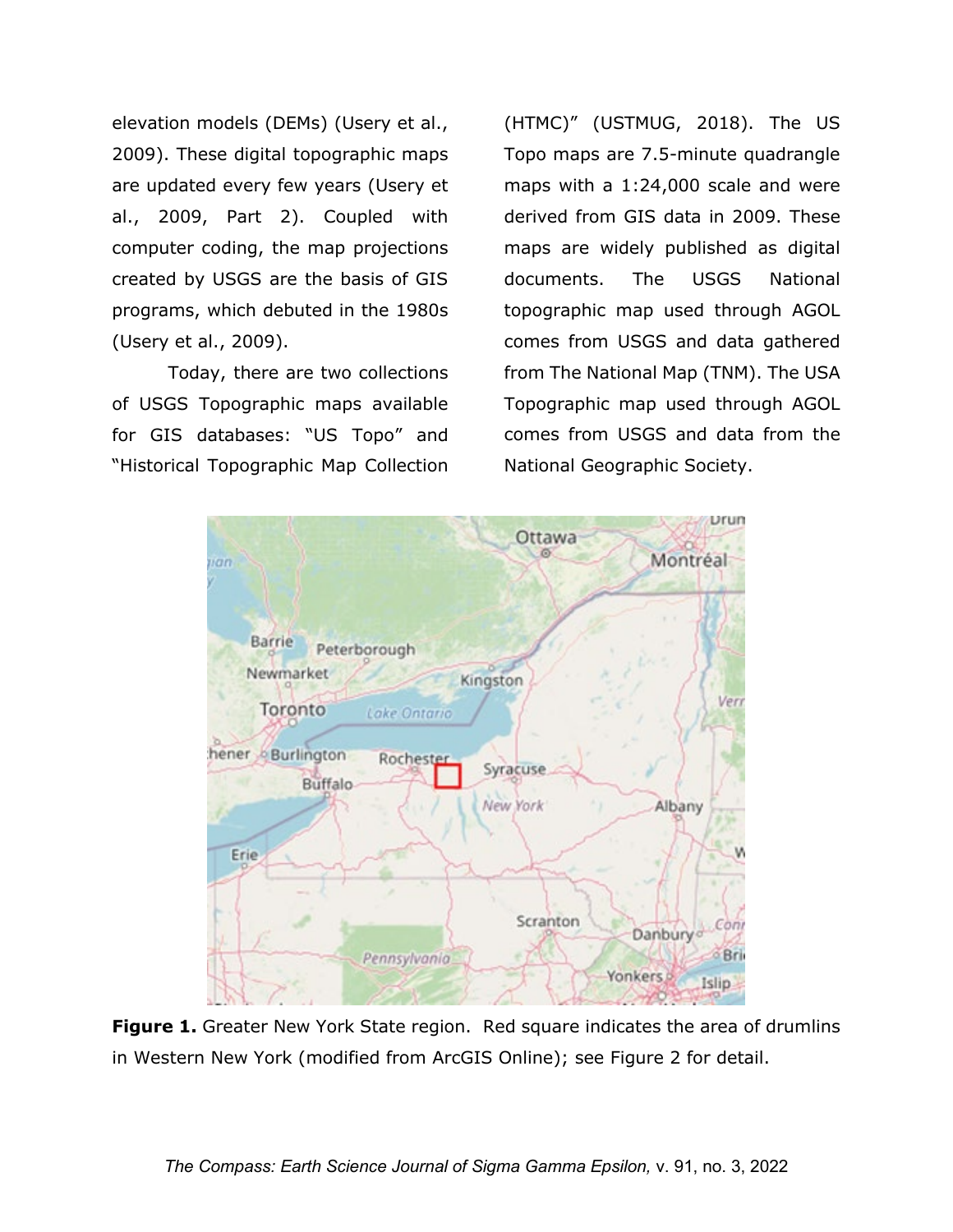

**Figure 2.** Inset from Figure 1 with black marks indicating 60 selected drumlins.

# **MATERIALS AND METHODS**

# **Data Collection Process**

Using AGOL, a high-density area of drumlins (792 km2) was isolated (Fig. 1) within Subregion 2 from work by Hess and Briner (2009). 60 prototypical drumlins were chosen (Fig. 2)—elliptical shape with a single tapered end and an asymmetrical long profile (Fig. 3). Map points were added to mark the highest elevation of each drumlin, based on the USA Topographic map.

Four preloaded, AGOL basemap options were used to collect measurement data initially: (A) USA Topographic, (B) USGS Topographic,

(C) Multidirectional hillshade, (D) Terrain w/ labels (Fig. 4 A-D). Length and azimuth were measured using lines that connected the farthest two points of the drumlin, from blunt end to tapered end, while crossing through the center point (Fig. 5). For consistency, all lines were drawn from blunt end to tapered end. This process was repeated for the same 60 drumlins on all four AGOL provided basemaps.

Four hillshade maps (azimuth from which the light is projected): (E) 171°, (F) 261°, (G) 351°, (H) 081° (Fig. 4. E-H), were generated in ArcGIS Pro to evaluate the effects of shading on data collection. The azimuths used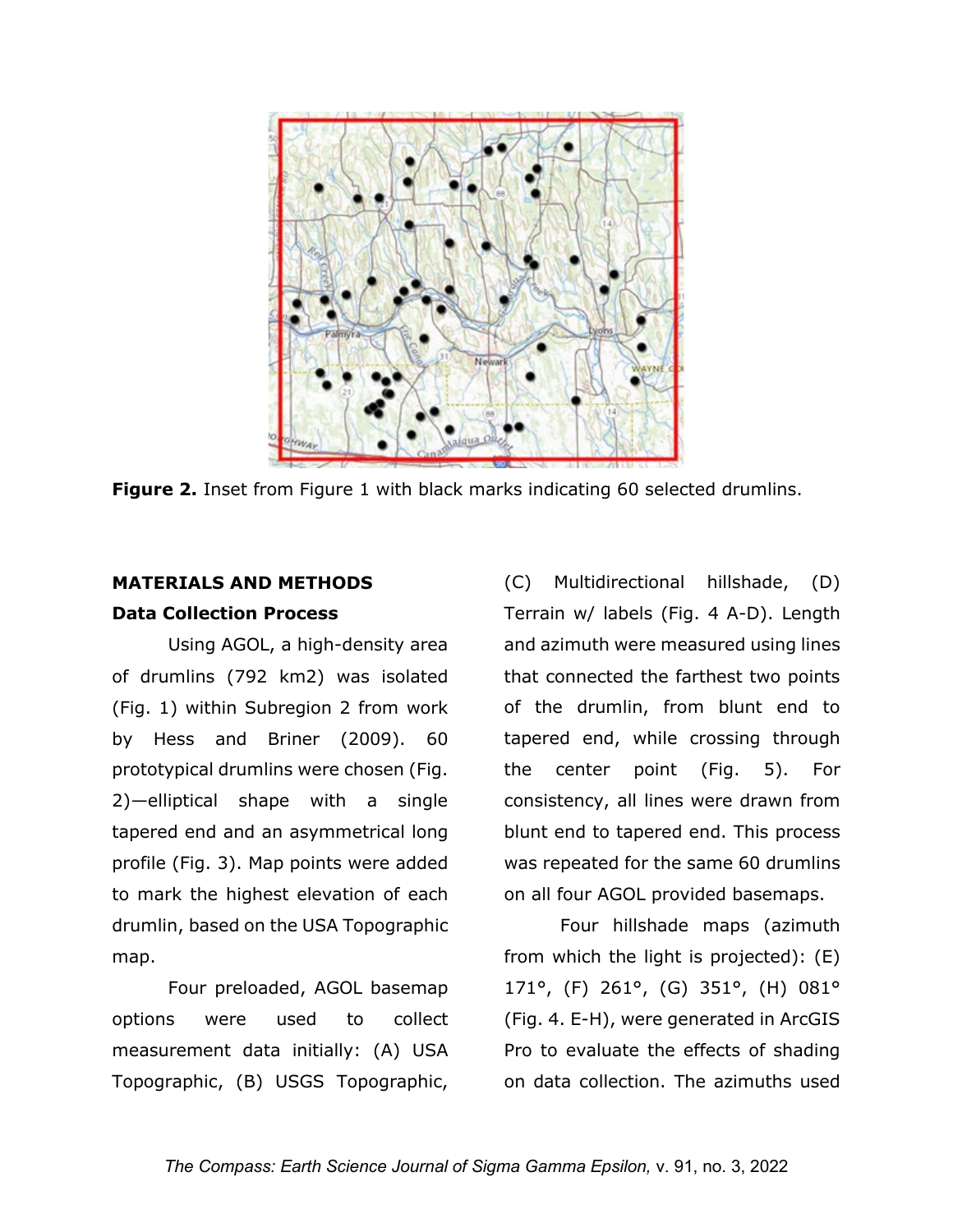to generate the hillshade maps were determined by moving 90° from the mean azimuth of the drumlins (171°) (Fig. 6). The same process for measuring length and orientation data

was repeated on the four generated hillshade maps. Length and orientation data (n=480) were extracted using ArcGIS Pro.



**Figure 3.** Long-axis cross-sectional profile of a prototypical drumlin.



**Figure 4.** Basemaps evaluated. Top row (left to right)–AGOL provided basemaps: (A) USA Topographic, (B) USGS Topographic, (C) Multidirectional hillshade, (D) Terrain w/ Labels. Bottom row (left to right)–generated hillshades (light shining from azimuth): (E) 171°, (F) 261°, (G) 351°, (H) 081°.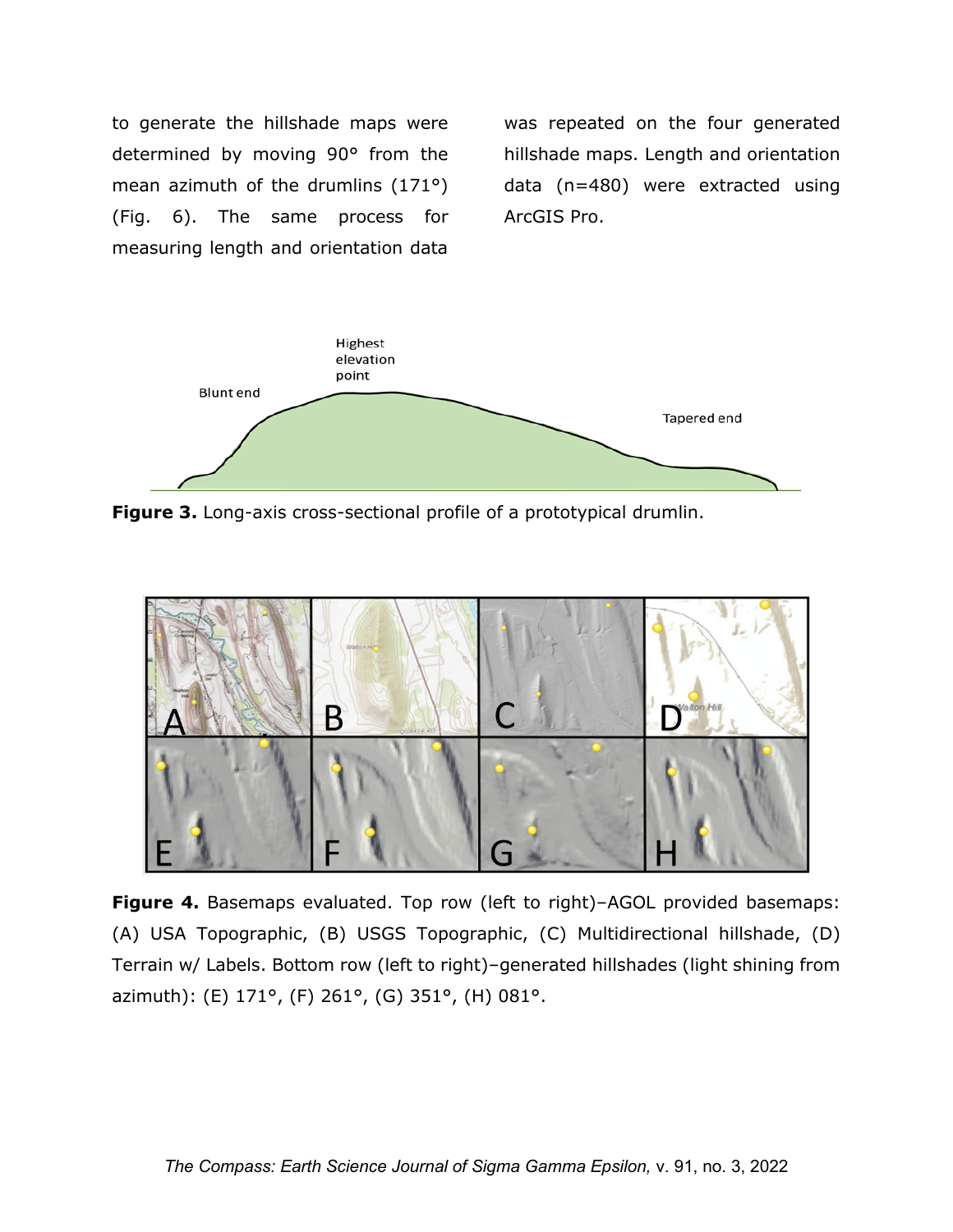

**Figure 5.** Drumlin length and orientation lines from (A) four ArcGIS basemaps and (B) four generated hillshades.

# **Data Organization**

EZROSE (Baas, 2000) software was used to determine the mean azimuth of all 60 drumlins on each basemap. Rose diagrams were produced to visualize the distribution of the drumlin azimuths using Stereonet 11 (Allmendinger, 2020). Two rose diagrams were created, one diagram overlaying the AGOL basemaps  $(n=4)$ , and one diagram overlaying the Hillshade maps (n=4) (Fig. 7). To compare mean length and azimuth data between the basemaps, two sample t-tests and linear regression tests were run through Minitab, and all results were recorded in tables.



**Figure 6.** Prototypical drumlin from top view (drumlin #6) displaying angles of illumination for each hillshade map.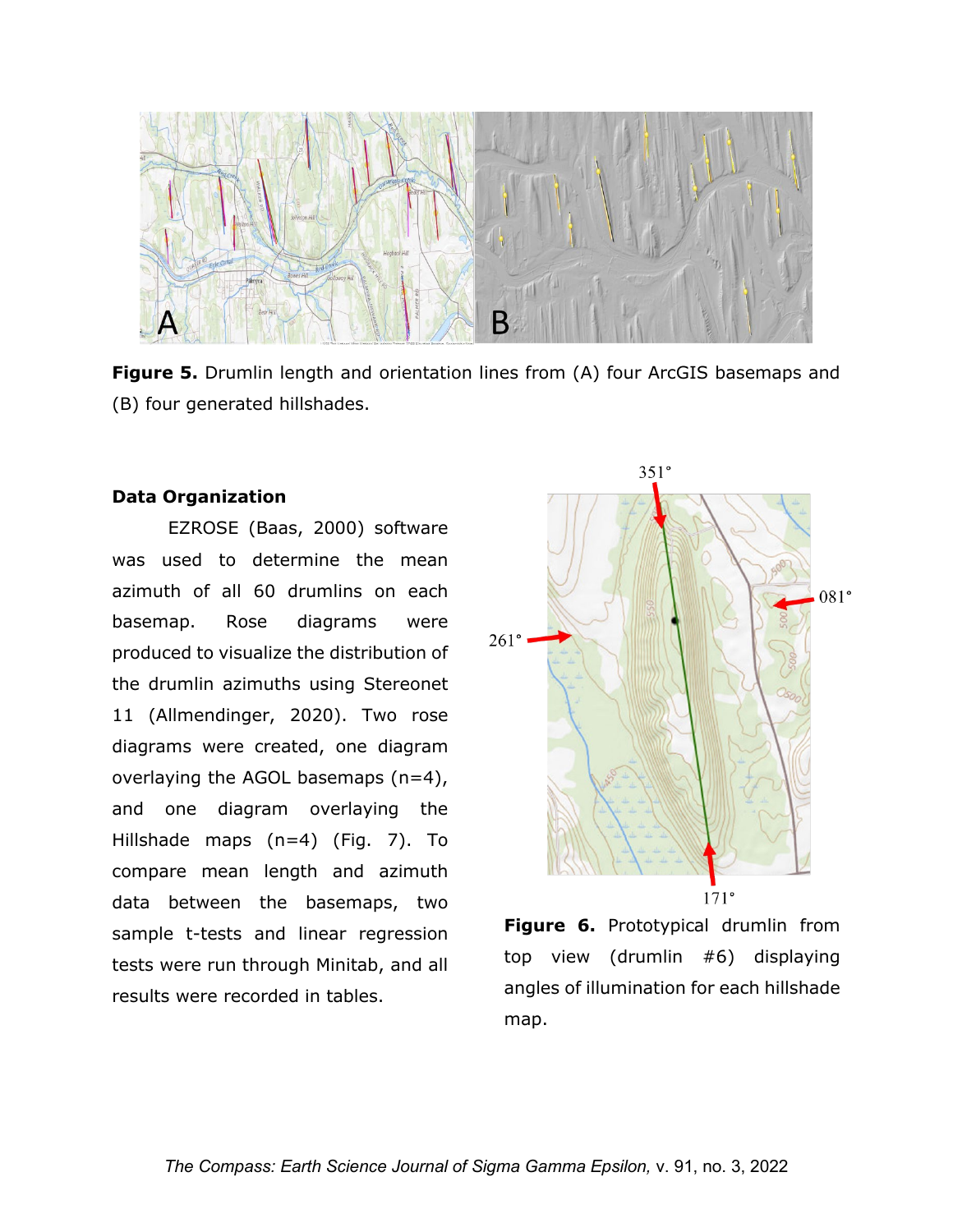

**Figure 7.** Rose diagrams displaying the drumlin azimuths on (A) the AGOL basemaps  $(n = 240)$  and (B) the generated hillshade maps  $(n = 240)$ .

## **RESULTS AND INTERPRETATIONS**

The mean drumlin length was 1,662m, ±529, and the mean azimuth was 171°, ±0.3. Compared across all eight basemaps, the results showed significant differences in the length and orientation data between the generated hillshade and terrain basemaps.

The p–value from the t-tests indicates how significant the results are in relation to the null hypothesis that there is no relationship between the type of map and the data collected. With a 99% confidence interval, a pvalue above 0.01 indicates that the null hypothesis is accepted and there is no significant difference between data

collected from different map types. A p-value below 0.01 indicates that the null hypothesis is rejected and there is a significant difference between data collected from different maps. The rsquared value is the coefficient of determination; it indicates the percent variation between two variables or data sets (Glen, 2021). R-squared values closer to 1 indicate a better relationship and less variation between data sets.

The Terrain map consistently got the lowest statistic values, particularly versus the hillshade from a direction of  $351^{\circ}$  (t(59) = 1.84, p = .007, R2 = 0.4116)(Fig. 8). It is difficult to place measurement lines on the hillshade drumlins because the tapered ends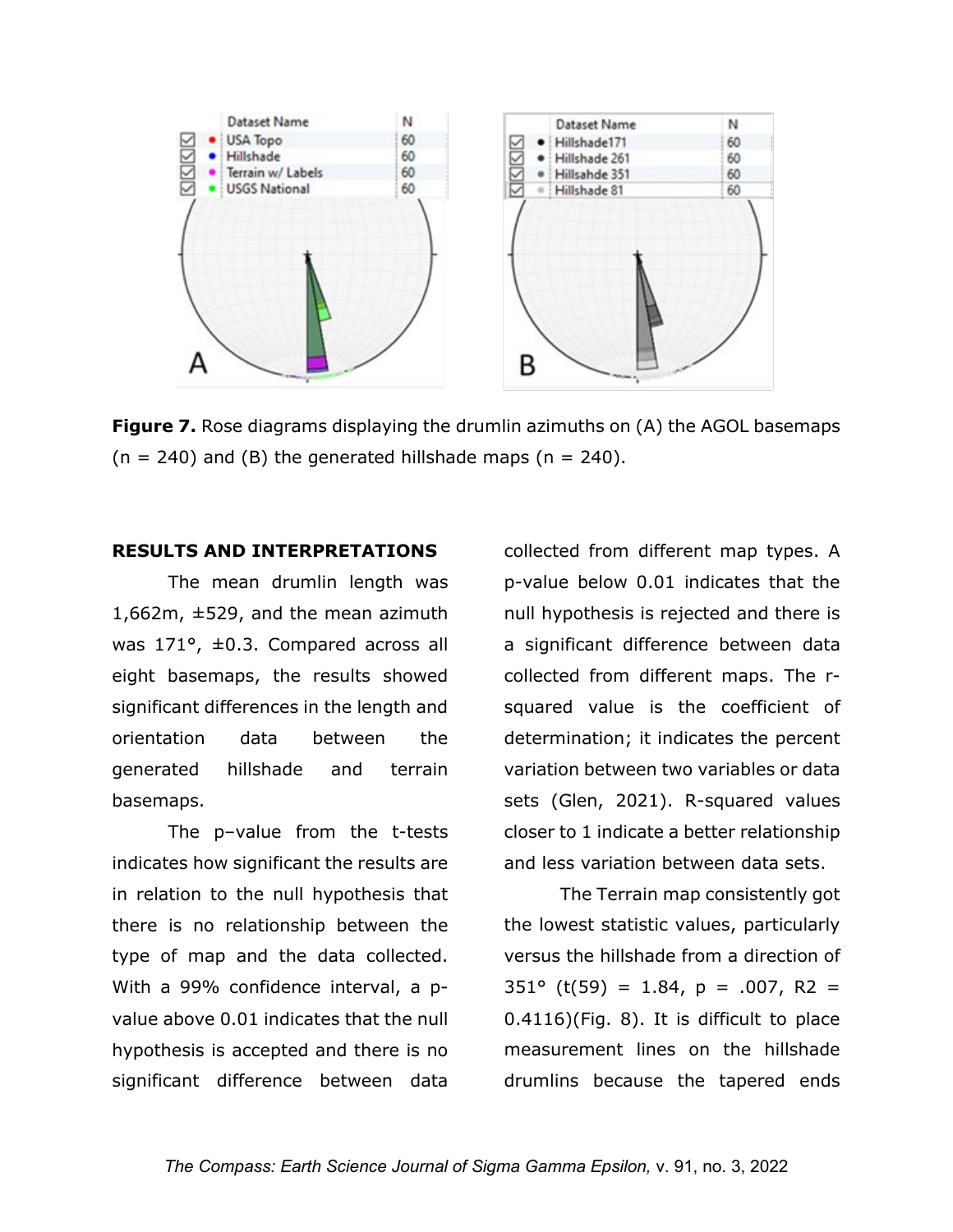seem to disappear into the map and the reader is left to guess where the drumlin ends (Fig. 9). There is less zoom capacity on the terrain and hillshade maps, which causes lower

resolution and makes it harder to determine if the measurement lines reach, or extend past, the actual edges of the drumlin (Fig. 9 B and C).

|  |  | P-Values Comparing Mean Shape_Lengths |  |
|--|--|---------------------------------------|--|
|--|--|---------------------------------------|--|

|          | Hilshade |
|----------|----------|
| USGS     |          |
| Hishd351 |          |

P-Values Comparing M ean Azimuths

|          | USA   | `errain |
|----------|-------|---------|
| H1shd171 |       | 0.012   |
| 261      |       | 0.009   |
| 351      |       | 0 OO7   |
|          | በ 041 |         |

#### R Squared Comparing M ean Shape Lengths

|         | l Hilkhade |
|---------|------------|
| Terrain |            |
| USGS    |            |

R Squared Comparing M ean Azimuths

|          | Hilshade Terrain |        | USGS   |
|----------|------------------|--------|--------|
| Terrain  | 0457             |        |        |
| H1shd261 |                  |        | 0.8672 |
| 351      |                  | 0.4116 |        |
|          |                  | 0.4505 |        |

**Figure 8.** P-values and r-squared values comparing mean drumlin lengths and azimuths between all eight GIS maps (99% CI); green boxes are the highest values and least differences; red boxes are the lowest values and most differences.

The USGS Topographic map, which has a defined landform outline, had the least number of differences when compared to the USA Topographic map  $(t(59) = -0.01, p =$  $.992, R2 = 0.9412$ )(Fig. 8) and was best for data collection. The defined outlines from the contours and high zoom capacity allowed clear placement of measurement lines (Fig. 9 A). The measurements were very closely related across the topographic basemaps, making them the more suitable options for collecting accurate measurement data. The USGS and USA Topographic maps are, additionally, both derived from USGS paper maps, which likely contributes to the lack of variability.

Hillshade maps rely on illumination and shading to create a more realistic, three-dimensional look, but certain angles and overexposure can lead to obscured edges and loss of landform structure (Nagi, 2014). On the 351° hillshade map, the sun is "shining" from the north at 351o, illuminating the drumlins parallel to the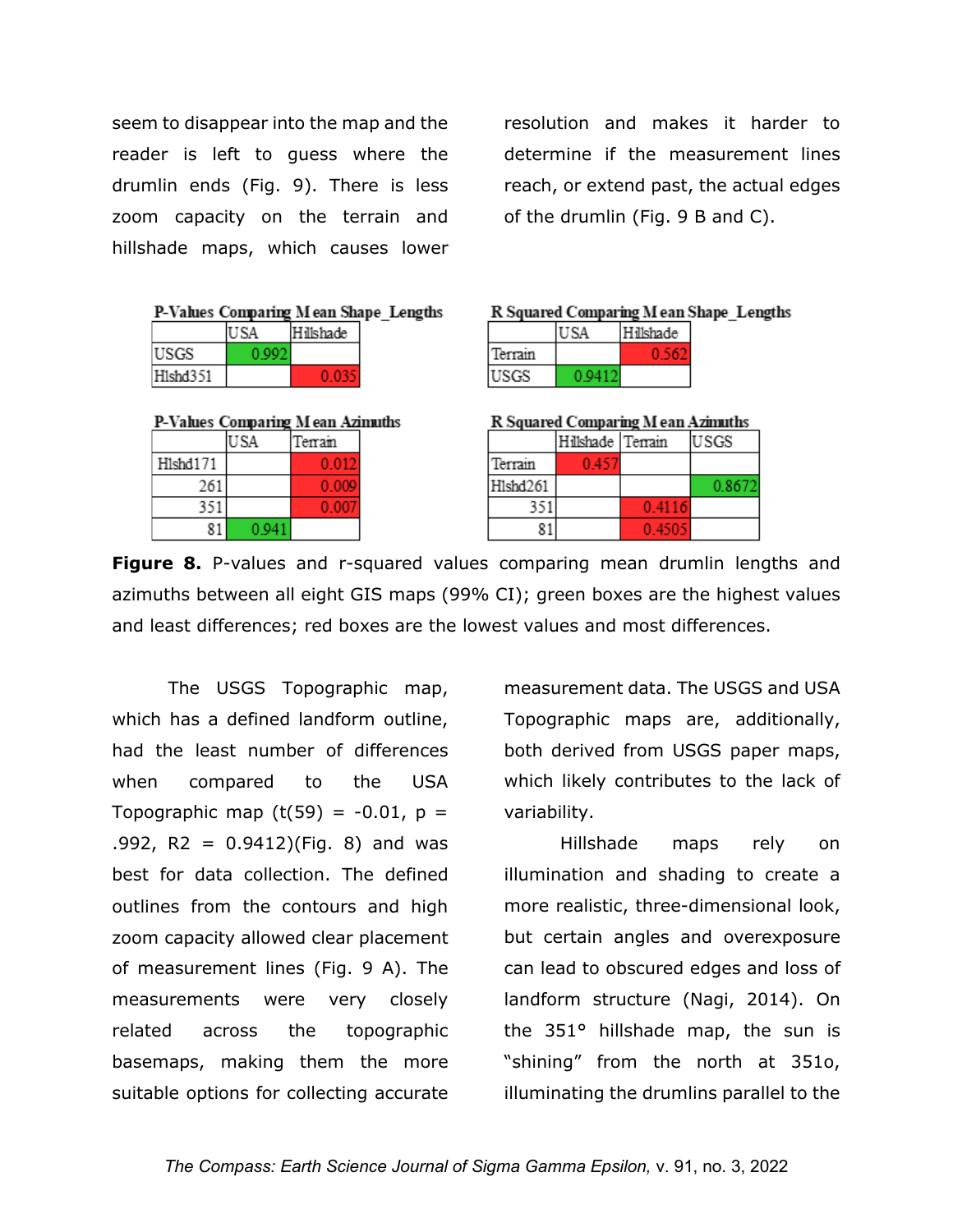long axis and hitting the blunt/nontapered end; causing the tapered tail to visually disappear into the shadow (Fig. 9 C). This effect makes it difficult to decide where the measurement lines should end. When using the AGOLprovided, or self-generated hillshade maps to analyze asymmetric landforms, a direction of shading parallel to the line of symmetry may be less accurate for analysis due to the visual loss of part of the landform. Seeing the entire landform outline is a critical detail on a basemap being used for measurement data. Topographic maps provide those outlines, making them a better basemap choice for landform measurements.



**Figure 9.** Drumlin #6 across three basemaps: (A) USGS Topo drumlin with visible outline, (B) terrain w/ labels drumlin with unclear outline, (C) hillshade 351° drumlin with disappearing tail.

## **DISCUSSION**

Multiple factors make a map more or less readable; readability being measured as ease of use, ability to understand, and minimum time needed to interpret, subjectively (Sari et al., 2020). Those factors can include accessibility, speed, color scheme, interactive features, and labelling (Sari et al., 2020), and aid in creating the most suitable basemap. The type of basemap ultimately depends on the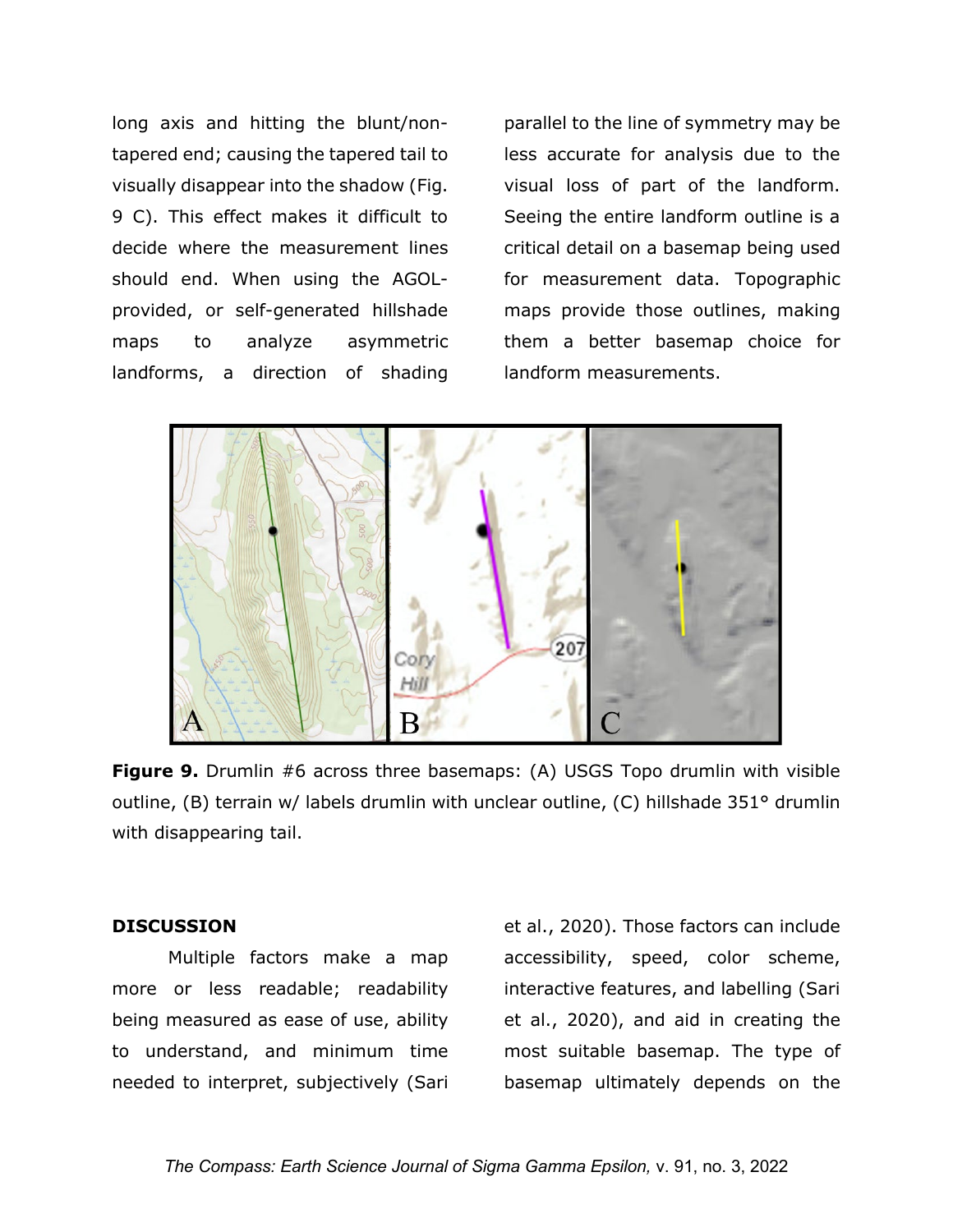purpose of the map and what is being viewed (e.g., landforms, soil, water, vegetation). For drumlins, a topographic map was most suitable for collecting measurement data, but topographic and hillshade relief maps are both commonly used to view landforms. While topographic maps are better for measurements, hillshade maps are more visually appealing and help users understand the relief of the landform. As Herman et al. (2018) displayed, it is possible for one map type to be preferred by users, while another map type is more readable statistically. This being the case, map types should be combined to create an ideal map that is both pleasing to view and useable.

# **Optimal Map Design**

In the case of mapping landforms for analysis and data collection, we can combine maps to create optimal visualization while also providing established landform outlines. For example, colors can be added to a 'bump' map to create an elevation color map (Nighbert, 2003), where a color scheme can simulate topographic lines

(Fig. 10). Bump mapping is a technique that adds a Digital Elevation Model (DEM) onto an existing surface by assigning an elevation to each cell; using a grayscale, lighter pixels represent maximum relief and darker pixels represent minimal relief (Garrity, 2004). This eliminates the problematic angle of illumination. Then adding colors to the bump map visually creates a more definite outline of the landform leading to better measurement data.

Cammarano (2018) suggests that an ideal terrain map is one with simplified, or softened, ridge shading overlayed by image-based contour lines (Fig. 11). This map provides the accuracy from the contour lines. Shade softening can provide a more realistic appearance of landforms (Garrity, 2004), making the map easier to read as well. Both options suggest that an optimal map for surficial landforms can be created by combining 3D visualization with a form of topographic contour lines. Bump mapping may be a better visualization technique than regular hillshade and softening the shading will allow for a better combination with contour lines.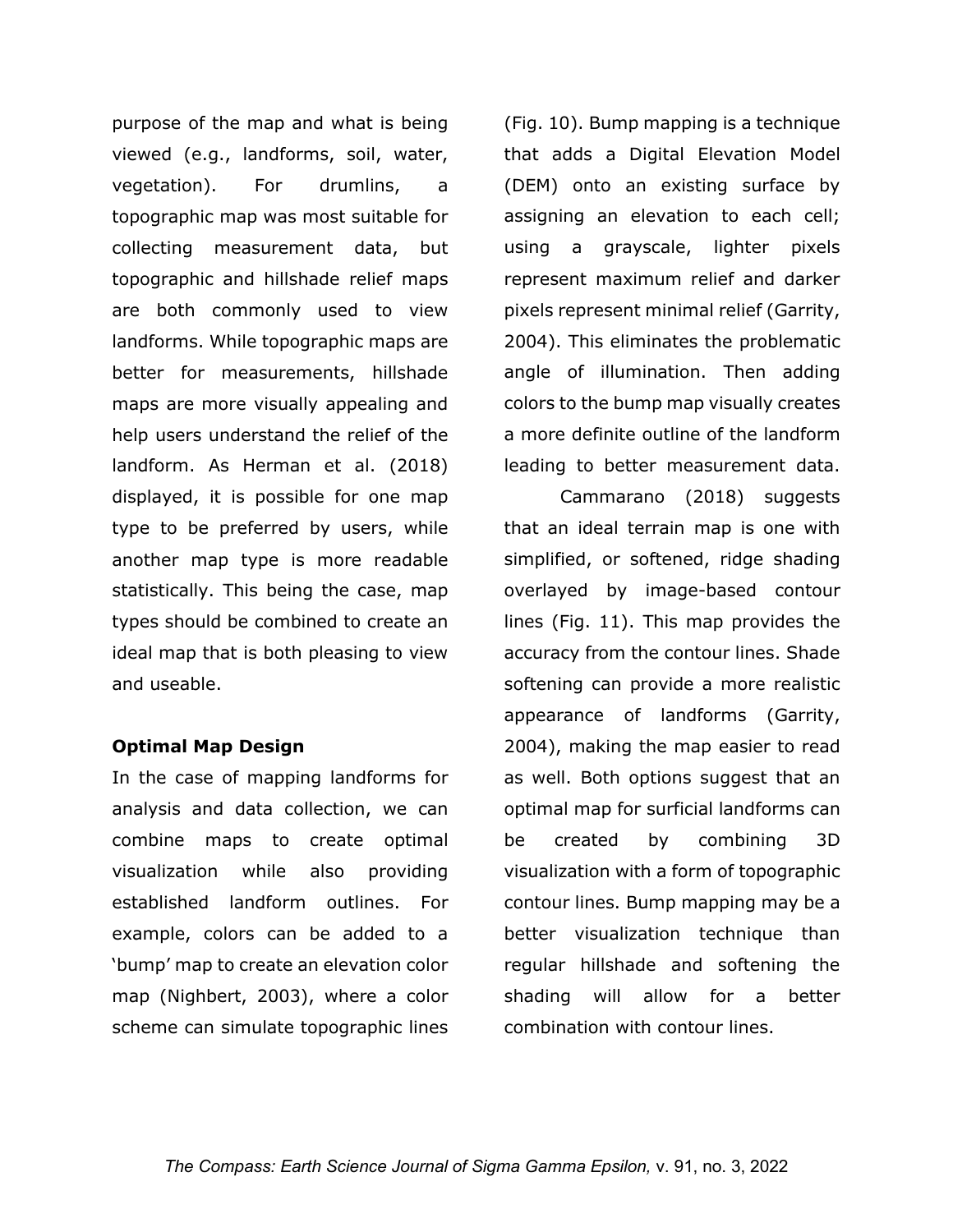

Figure 10. Hillshade bump map with elevation color ramp (modified from Nighbert, 2003).

### **Importance of Optimal Basemaps**

Maps are a primary, and essential, form of interface between humans and spatial data (Gartner, 2014) because maps portray spatial data (e.g., physical, topographic, climatic, political) in a readable format. Continual advances in technology have created a surplus of collected data, all of which needs to be sorted, condensed, and displayed in useable forms (Gartner, 2014). Coupled with increasingly advanced remote-sensing technology, useable maps allow us to understand and analyze any place our technology can reach, including places

like Mars, where humans have not yet stepped foot. All of the groundbreaking data collected must be conveyed in a readable and understandable format, and for spatial data that includes a map.

The ultimate use for a map should be considered when the map is created; this will ensure that the GIS technology can serve the use of the map and demands of the data (Gartner, 2014). When creating a map, we should focus on how the map will be used, whether for visualization, measurements, or another purpose, and if the map design will be practical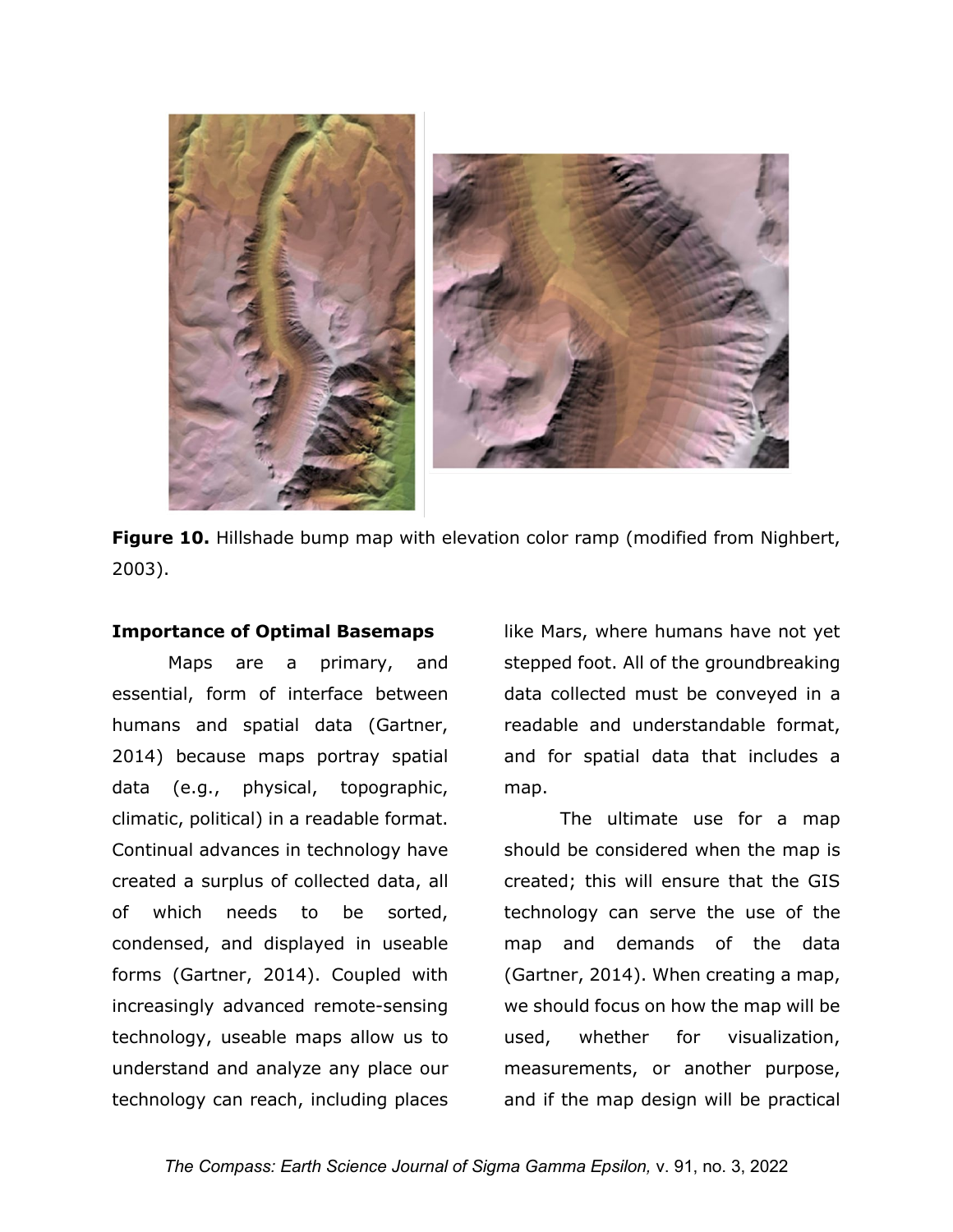for the purpose of the map. It is common to have generic maps and use them for multiple purposes, but they do not always allow for the best interpretation of data. This researched displayed that a better basemap improves the perception and useability of a map. Maps need to go beyond generic, standardized maps; they need to be reader-centric (Meier et al.,

2019), and this means creating maps specifically for a certain use. Generic basemaps are a great start, but when there is a specific purpose for a map (e.g., collecting measurement data), we should optimize its primary use (e.g., readability, understanding, accuracy) by using a map type specifically designed for the purpose of the project.



**Figure 11.** Terrain map with ridge shading and contour lines (modified from Cammarano, 2018).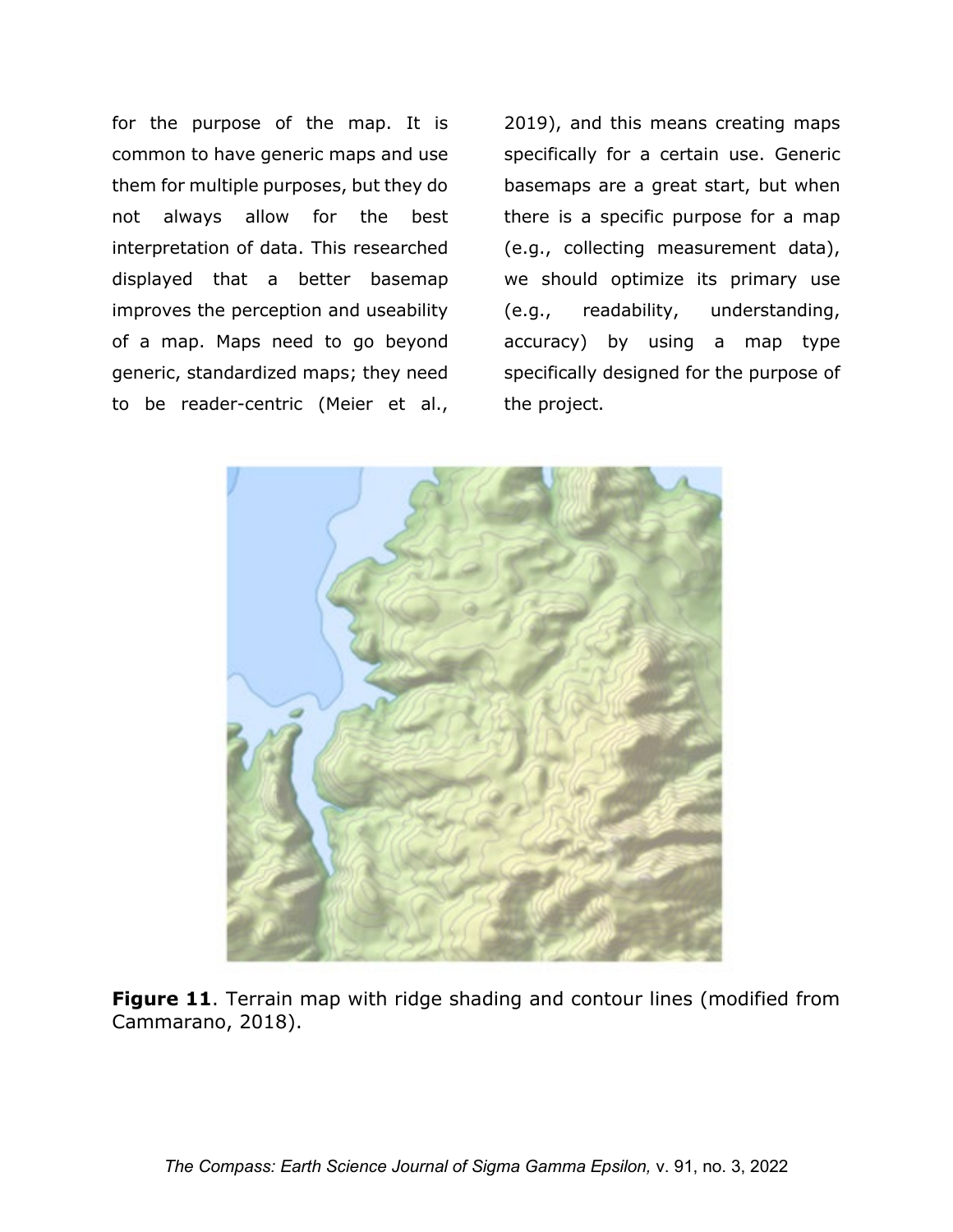#### **CONCLUSIONS**

The ability to create new and better suited basemaps ensures that mapping can keep up with the enormous amounts of data collected through remote-sensing technology (Gartner, 2014). Viewing landforms on different basemaps causes variation in perception, readability, and useability, so it is vital to choose a basemap that works best for the outcome desired, such as remote landform measurements. Topographic maps are still a standard, dependable map because of the established outline of landforms and less visual variability, but they can be combined with other maps to create an optimal reader experience. Hillshade maps are very useful for landform visualization but lack accuracy for collecting remote measurements because of the varying angles of illumination and lack of definite landform outlines. Maps combining both hillshade relief and contour lines may be an optimal choice

for collecting landform data (Fig. 10 and 11). Choosing an optimal basemap is an essential aspect of our mapping world, which acts as the primary interface between humans and spatial data (Gartner, 2014). Creating maps that serve the purpose for which they are needed is the best way to understand and accurately use the spatial data we have access to.

# **ACKNOWLEDGEMENTS**

This study was supported by the Clare Boothe Luce scholarship through St. Lawrence University. I would like to thank Ms. Carol Cady (GIS Map Specialist, St. Lawrence University) for assistance with ArcGIS data extraction. I would also like to thank Sigma Gamma Epsilon (National Honor Society for the Earth Sciences) for recognizing my poster presentation of this research as the 2020 Austin A. Sartin Best Poster at the 2020 Geological Society of America Conference (Montreal, QC, online).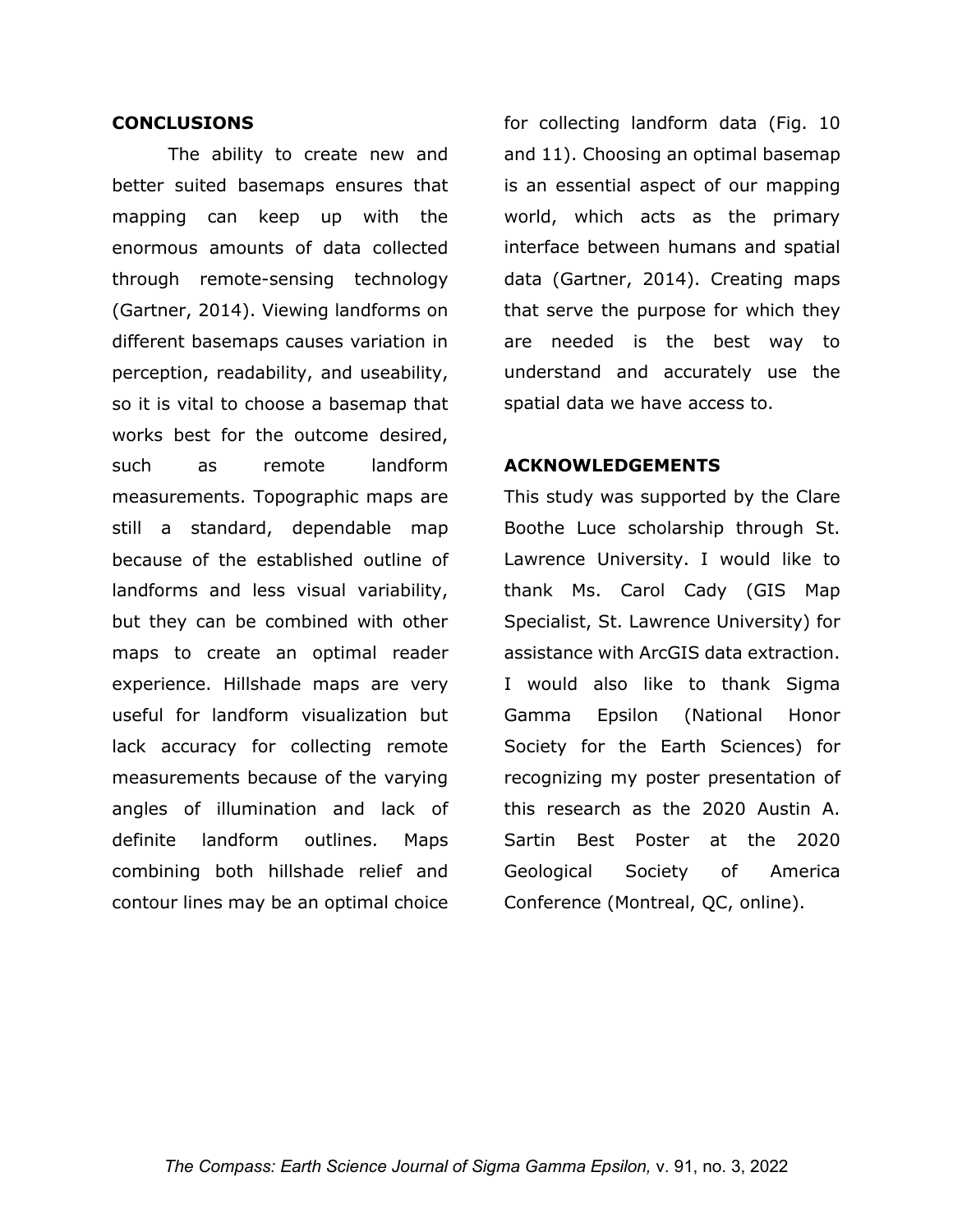#### **REFERENCES**

Allmendinger, R.W., 2020, Stereonet 11.

[http://www.geo.cornell.edu/geology/f](http://www.geo.cornell.edu/geology/faculty/RWA/programs/stereonet.html) [aculty/RWA/programs/stereonet.html.](http://www.geo.cornell.edu/geology/faculty/RWA/programs/stereonet.html)

Baas, J.H., 2000, EZ-ROSE: a computer program for equal-area circular histograms and statistical analysis of two-dimensional vectorial data. Computers & Geosciences, v. 26, 153 – 166.

Cammarano, M, 2004, Depicting terrain with shaded relief maps. Stanford University Class Report, [http://graphics.stanford.edu/~mcam](http://graphics.stanford.edu/%7Emcammara/vis2004/paper.pdf) [mara/vis2004/paper.pdf.](http://graphics.stanford.edu/%7Emcammara/vis2004/paper.pdf)

Garrity, C.P., 2004, Digital cartographic production techniques using airborne Interferometric Synthetic Aperture Radar (IFSAR): North Slope, Alaska. Digital Mapping Techniques – Workshop Proceedings: U.S. Geological Survey Open-file Report 2004, 1451, p. 47–52.

Gartner, G., 2014, The Relevance of Cartography. Esri Arc News Winter 2013/2014, v. 35(1), p. 6–7.

https://www.esri.com/~/media/Files/P dfs/news/arcnews/winter1314/winter-2013-2014.pdf.

Glen, S. 2021, "Coefficient of Determination (R Squared): Definition, Calculation": StatisticsHowTo.com: Elementary Statistics for the rest of us!:https://www.statisticshowto.com/ probability-and-statistics/coefficientof-determination-r-squared/ (accessed March 2021).

Herman L, Juřík V, Stachoň Z, Vrbík D, Russnák J and Řezník T., 2018, Evaluation of user performance in interactive and static 3D maps. ISPRS Int. J. Geo-Information. 7, 415. Meier, S., Tost, J., Heidmann, F., 2019, On the relevance of cartography – An interaction design perspective. Proceedings of the International cartographic Association, v. 2, July 2019 [https://d](https://d-nb.info/1190289326/34)[nb.info/1190289326/34.](https://d-nb.info/1190289326/34)

Miller, J.W., 1972, Variations in New York Drumlins. Annals of the Association of American Geographers, v. 62, p. 418 – 423.